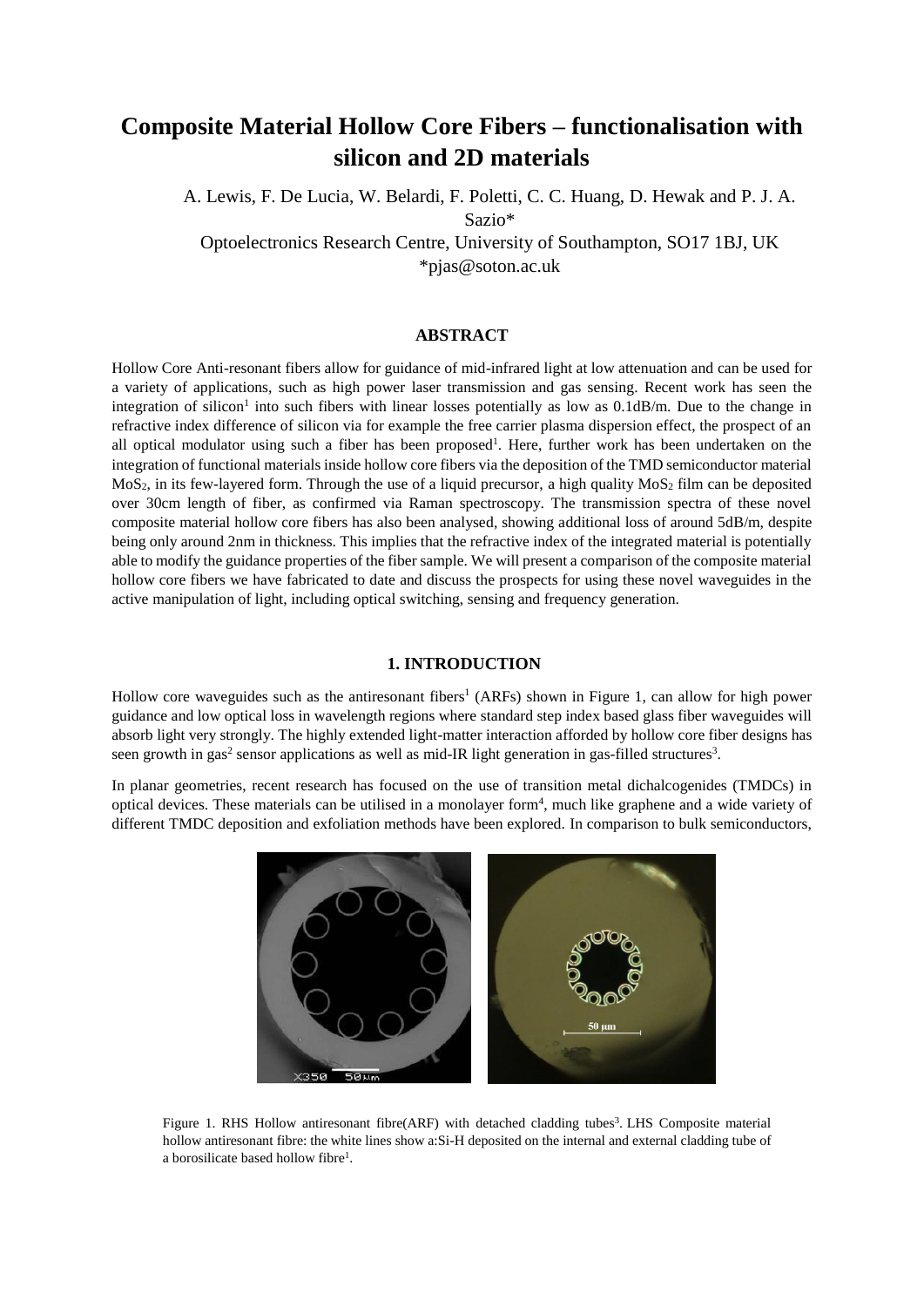thin TMDC layers have relatively small overall optical absorption due to their low dimensional nature, whilst exhibiting many useful optical properties, such as high nonlinearity and a large electronic bandgap. Exploitation of these properties within waveguides will lead to a raft of applications for the technology.

There is a rich history of silicon based optical fibers<sup>5</sup>. In most cases, this refers to the deposition of silicon in the core of a hollow core fiber, thus creating a step-index fiber. However, this technology is limited by large losses, despite all-optical modulators having being demonstrated to date<sup>6</sup>. Previous works on combining 2D TMDC materials and fibers are somewhat different. The combination of the two technologies has seen prevalence in the sensor market and the use of TMDCs as saturable absorbers. The use of D-shaped<sup>7</sup> or tapered fibers<sup>8</sup> are common, with the TMDC deposited on the surface of the fiber. Exfoliation from bulk natural crystalline TMDC materials, as well as CVD deposition techniques are typically used to transfer the layers onto the fiber surfaces.

Recent work from our group has seen the integration of silicon into hollow core negative fiber structures, as detailed by Belardi et al<sup>1</sup>. Theoretical simulations of such composite material ARFs (CM-ARFs), indicate potential low loss operation of around 0.1dB/m. Further work showed evidence that such fiber structures still maintained guidance via the antiresonant condition. The fiber was realised experimentally via the decomposition of Silane gas at high temperature, which would leave behind a layer of silicon on the inside of the fiber<sup>1</sup>. However, the precursor gas has safety issues regarding the fact it is extremely pyrophoric.

The ever increasing research done on TMDC materials offer an intriguing alternative. For example, Du *et al.* placed exfoliated MoS<sup>2</sup> flakes onto the core of a standard step index optical fiber, which had been exposed via etching<sup>9</sup>. The power guided down the fiber was modulated by the humidity of the surrounding area, with a quick response time.  $MoS<sub>2</sub>$  and  $WS<sub>2</sub>$  have also been seen to be good saturable absorbers in fiber lasers in passive modelocking and Q-switching regimes<sup>7,10</sup>. Usually these are fabricated by TMDC layer transfer onto the fiber.

However, there are instances whereby the active 2D film is deposited straight onto the functionalised area of the fiber. This can be seen in work by Li *et al.* whereby the precursor ammonium tetrathiomolybdate was decomposed onto the surface of a U-bent tapered fiber<sup>8</sup>. This created a conformal  $MoS<sub>2</sub>$  film on the fiber, which was able to sense the presence of ethanol. The created film was found to be bilayer.

We therefore turn our attention to the functionalisation of hollow core optical fibers with these 2D films. Based on previous work from within our group, we aim to use the same negative curvature hollow fiber structures to create an optical device.

Recently it has been observed that TMDC materials are able to demonstrate electro-optical effects, affecting both the materials' absorption and refractive index. This is highlighted in Yu *et al.*'s work, showing a dramatic change in the refractive index<sup>11</sup> of WS<sub>2</sub>. Once gated, the real part of the refractive index changed from 4.80 to 3.97. The authors also note  $MoS<sub>2</sub>$ 's capability in this regard. It is therefore possible to envisage a device that uses this ability to modulate incoming signals.

The basis of this work revolves around the numerical simulations performed on these fiber structures. We begin by showing these results in the next section, followed by some preliminary experimental work we have carried





Figure 2. RHS shows an SEM image of the modelled and experimentally realised hollow core ARF fiber. LHS shows the structure of the hollow core fiber being simulated.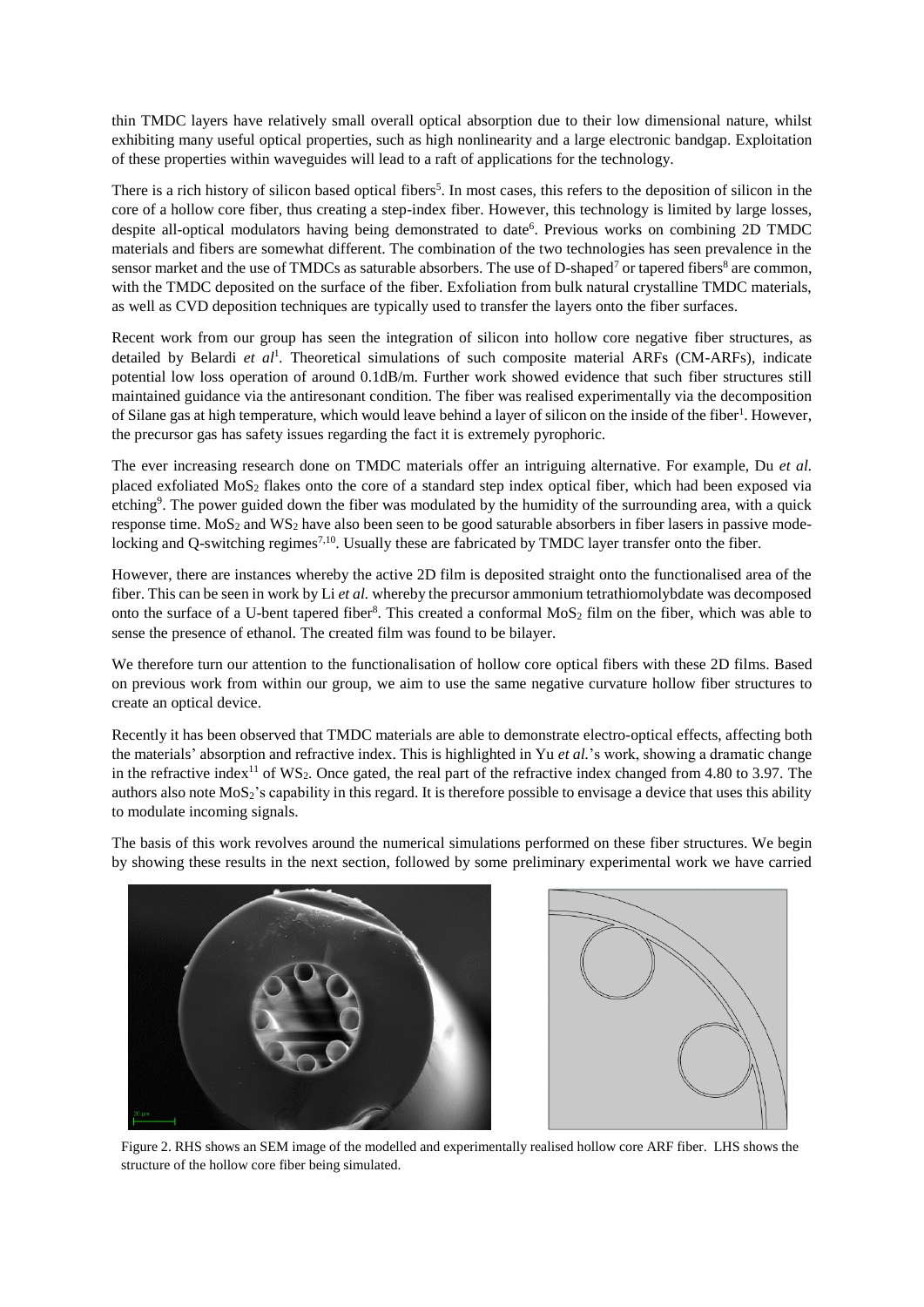out. This is followed by the discussion of these results. We finally address our conclusions of the current work, and suggest future improvements.

### **2. SIMULATIONS RESULTS**

To begin the simulations, the initial fiber structures were created in COMSOL Multiphysics as seen in Figure 2b. This was modelled as an 8 ring negative curvature fiber structure, made of borosilicate glass, with a (constant) refractive index of 1.473. The characteristics of the fiber were as follows: a core size of 16.88um, the cladding ring radius of 4.475um with a glass thickness of 282.9nm, as confirmed by the SEM image in figure 2a. Numerical simulations of this glass/air fiber resulted in the 'empty' trace seen in Figure 3.

This was followed by adding the composite material into the fiber simulation. To create a  $MoS<sub>2</sub>$  film, the thickness of the material was chosen at a range of different values. This ranged from 10nm, which could be considered as 'bulk' material, to 5nm that would correspond to around 6 layered material, to 3nm, which we could class as a three layered film. The refractive index of the material was based on work from Liu *et al.* and was selected as 4.2936<sup>12</sup>. It is at around this value whereby the refractive index of  $MoS<sub>2</sub>$  begins to become constant as a function of wavelength. It is also in this wavelength region where the majority of the simulations efforts were performed.

As seen from figures 4a and 4b, with the addition of the composite film a second resonance appears. The position of this peak is dependent on the thickness of the additional film, whereas the original peak does not seem to alter its position. Upon further testing, the location of these peaks appeared dependent only on the refractive index and the thickness of the film. This was confirmed by replacing the film with WS2. The refractive index was changed to 4.80, as discussed<sup>11</sup> by Yu *et al.* A second model was created with the refractive index changed to 3.97, as if the film had been electrically gated. As seen, a significant rise in the leakage loss occurs, with a blue shift when the refractive index is higher. Our next aim to produce this technology in experimental form. The simulations results are shown in figure 5.



Figure 3. Numerical simulations demonstrate the loss of the fiber shown in Figure 2b when the fiber has no deposition inside. As can be seen, a single resonance occurs at around the 600nm mark. The Y axis labels show leakage loss (LHS) and the fraction of power residing in the fiber core (RHS)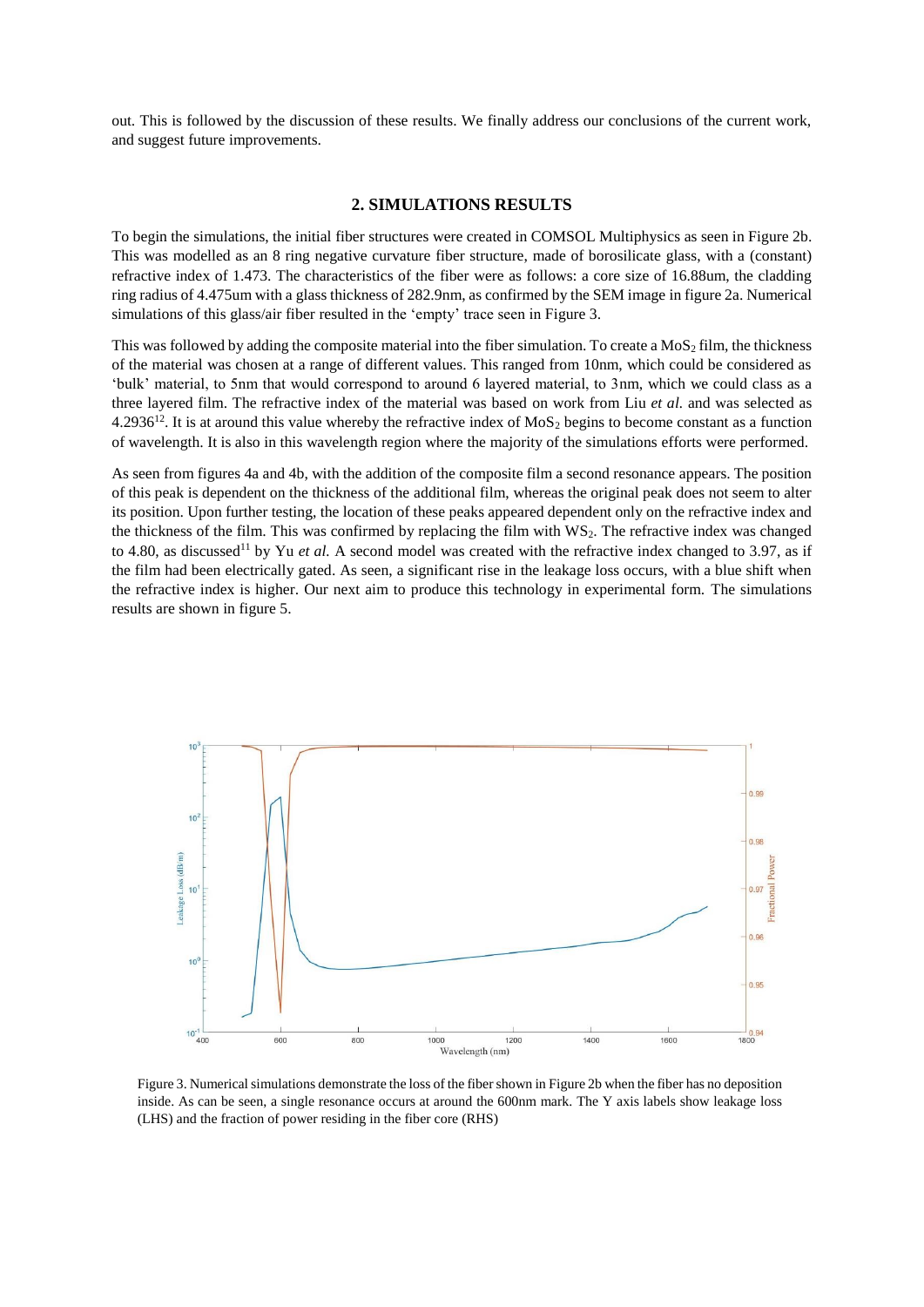

Figure 4a. Numerical simulation results of the MoS<sub>2</sub> deposition for an increasing thickness of film. It is computationally limited at 3nm. The first graph shows the confinement in the core of the fiber. Figure 4b shows the result of the fiber with increasing film thickness and calculates the leakage loss of the fiber.

## **3. EXPERIMENTAL RESULTS**

Following the numerical simulation effort, the fabricated borosilicate fiber shown in Figure 2a was functionalised with TMDC layers using a liquid phase precursor to allow deposition inside the fiber, whilst leaving the outside of the fiber free from contamination. A 1wt% solution was created with the precursor ammonium tetrathiomolybdate mixed into a solvent solution of 4.5ml DMF, 4.5ml butylamine and 1ml of amino-ethanol following work from Yang. J *et al*<sup>13</sup>. The solution was allowed to flow through the fiber via capillary action. The fiber was then placed on the inside of a tube furnace to be annealed. The conditions of such were a  $500^{\circ}$ C dwell for 2 hours, whilst in a hydrogen/argon atmosphere.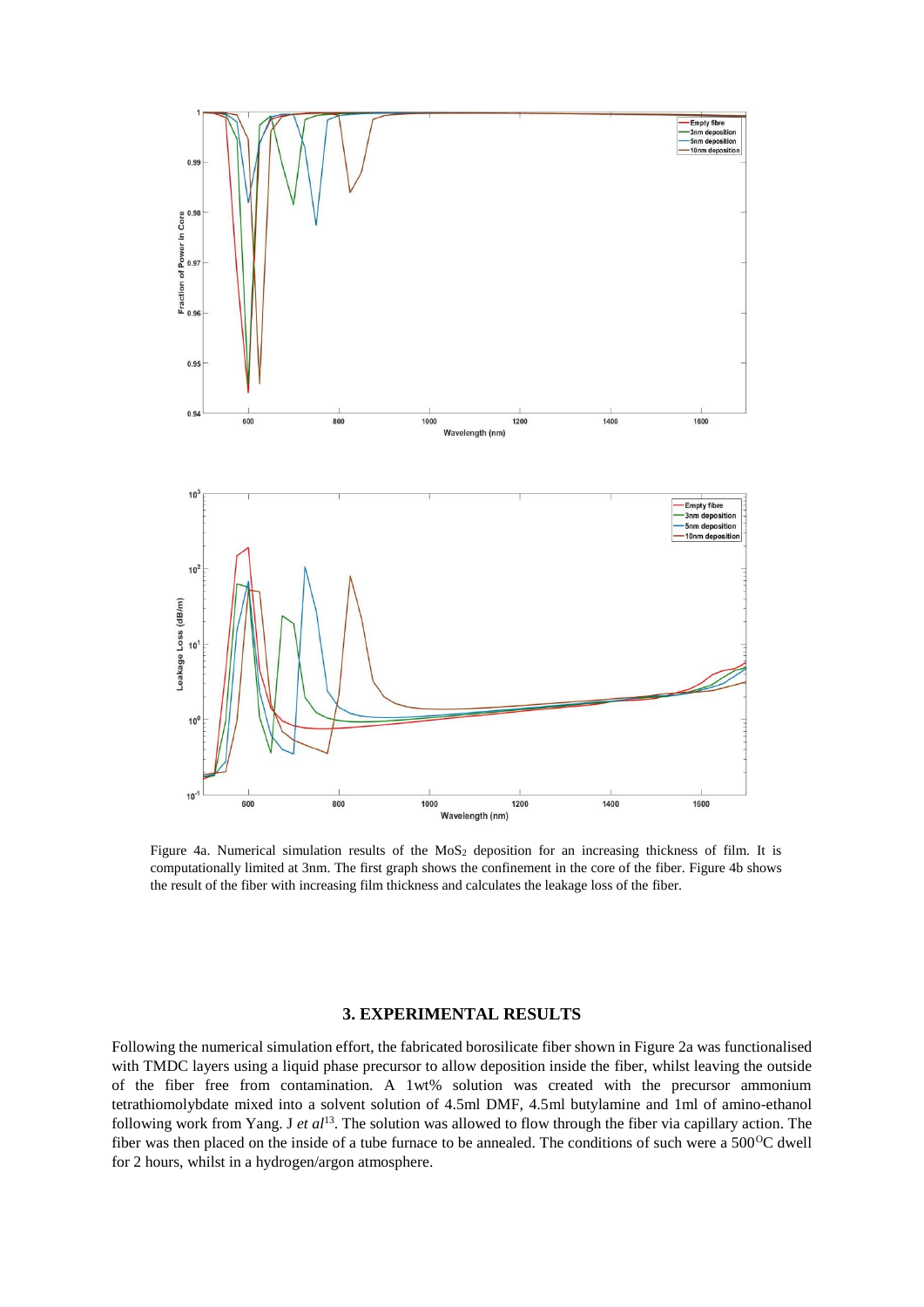

Figure 5 shows the simulated guidance properties of a WS<sub>2</sub> integrated hollow core fiber. There are two instances shown, one for a fiber with an external voltage of 0V, one for a fiber with an external voltage of 67V. The change in voltage changes the refractive index of the composite material ARF.

The resulting fiber was then analysed via Raman scattering as shown in Figure 6, which shows a trace confirming the presence of  $MoS_2$  with peaks at 379cm<sup>-1</sup> and 402.5cm<sup>-1</sup>. Traces much like Figure 6 were reproducible along a 30cm length of the fibre. From the Raman peak analysis, it can be assumed that the film is of 2-3 layer thickness. The uniformity of the film is uncertain, as the collected Raman scattering must travel through the fiber to reach the  $MoS<sub>2</sub>$  film, as seen in the inset of Figure 6.

An optical linear loss cutback measurement was then performed on the composite material ARF (CM-ARF) fiber. For this, a short length of fiber, 1m, was used, with 30cm of film deposited within the hollow core. Looking laterally at the fiber, this deposited region appeared obvious due to a darkened region in the fiber. The fiber was then connected to a white light source via a bare fiber adaptor, and plugged into an OSA, with the resulting spectral response of the CM-ARF is shown in Figure 7.



Figure 6 shows a Raman spectra obtained from the MoS<sub>2</sub> integrated CM-ARF. The peak positions are 379cm<sup>-1</sup> and 402.5cm<sup>-1</sup> wavenumbers, meaning a peak separation of 23.5cm<sup>-1</sup>, corresponding to a trilayer film thickness. Inset is an image of the fiber under investigation, with the crosshairs showing where the Raman laser is being focussed.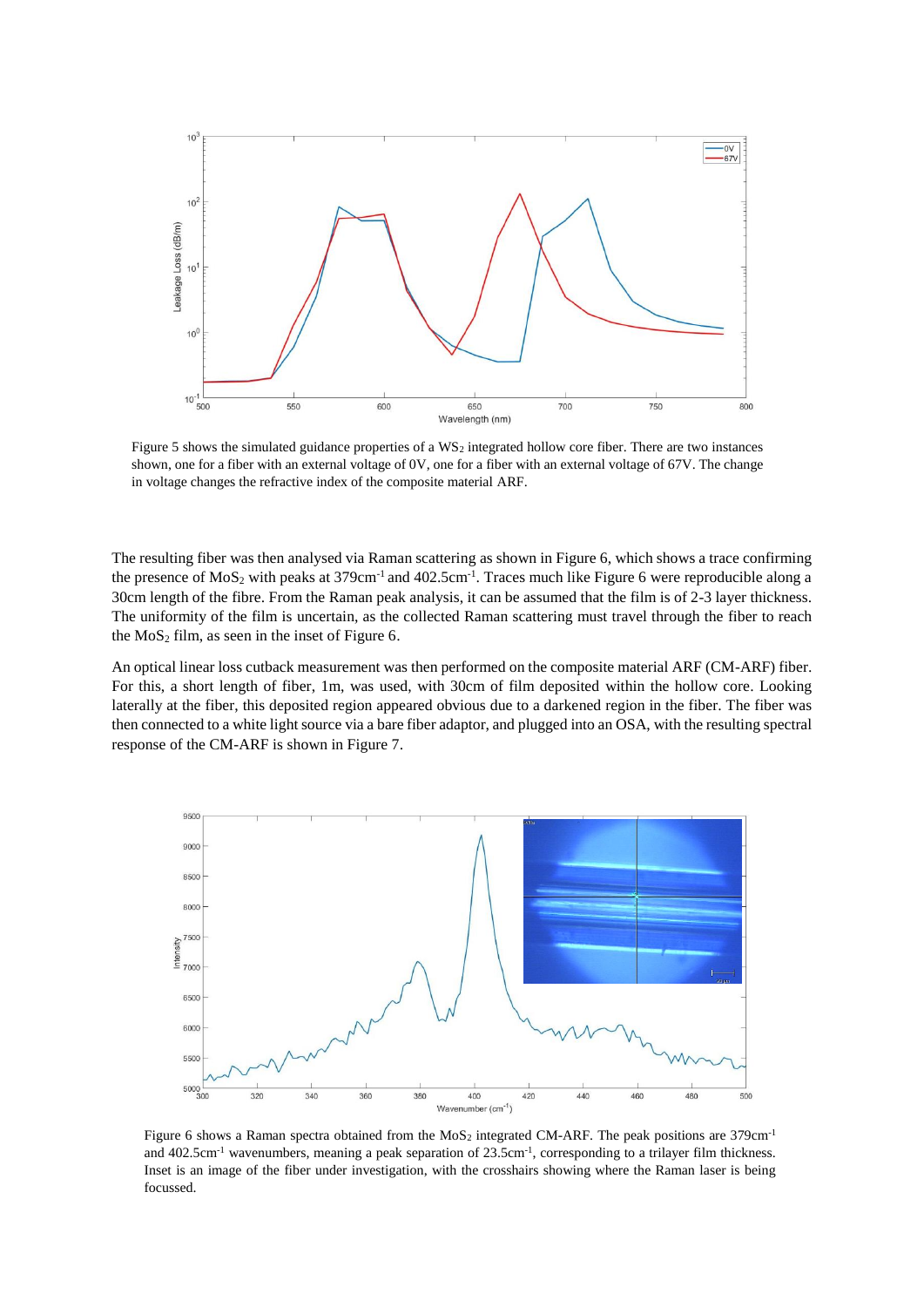

Figure 7 shows the traces of a molybdenum filled fiber of length 5m which is the blue trace. The yellow trace corresponds to that of the same fibre with the molybdenum sulphide region of length 30cm cleaved out, as well as 40cm of "empty" fiber. This is a fibre of length 4.3m.

# **4. DISCUSSION**

When comparing the experimental and theoretical data, there is a significant difference. Our computational simulations suggest that the addition of a  $MoS<sub>2</sub>$  film should generate a second resonance to the loss of the fiber, as well as cause a small shift in the original resonance peak. However, this is not yet confirmed by our experimental work. This may be caused by micro fractures or uneven inner rings within the fiber, caused by handling or at the manufacturing stage. To test this, the experiment will be repeated in a new fiber. Furthermore, when looking into its possible synthesis routes, it appears that the same process being carried out on  $MoS<sub>2</sub>$  could be used to generate tungsten disulphide films which can have superior optical properties for future fiber devices.

#### **5. CONCLUSION**

Our theoretical findings appear to offer 2D TMDC films as excellent alternatives to bulk semiconductors such as silicon when deposited into the inner surfaces of a negative curvature optical fiber. When looking into the additional loss the insertion of such a film would create, our numerical models suggest that the potential loss of less than 1dB/m can occur at guidance wavelengths of 1550nm. They also show how an additional resonance band appears in the fiber transmission spectrum. However, this is yet not confirmed by our experimental work. This second band does not seem to appear, although a variation does occur in Figure 7, implying the integrated MoS<sup>2</sup> does indeed have an effect on the guided light. Reproducibility of such traces was difficult, suggesting the fiber type being experimented with was imperfect.

Further work looking into simulating a gating mechanism within a  $WS_2$  film also appears feasible. Through use of the electro-optical effect, the change in the refractive index of the material is able to influence the position of the resonant peak. This could therefore suggest tungsten disulphide integrated fibers in modulation devices.